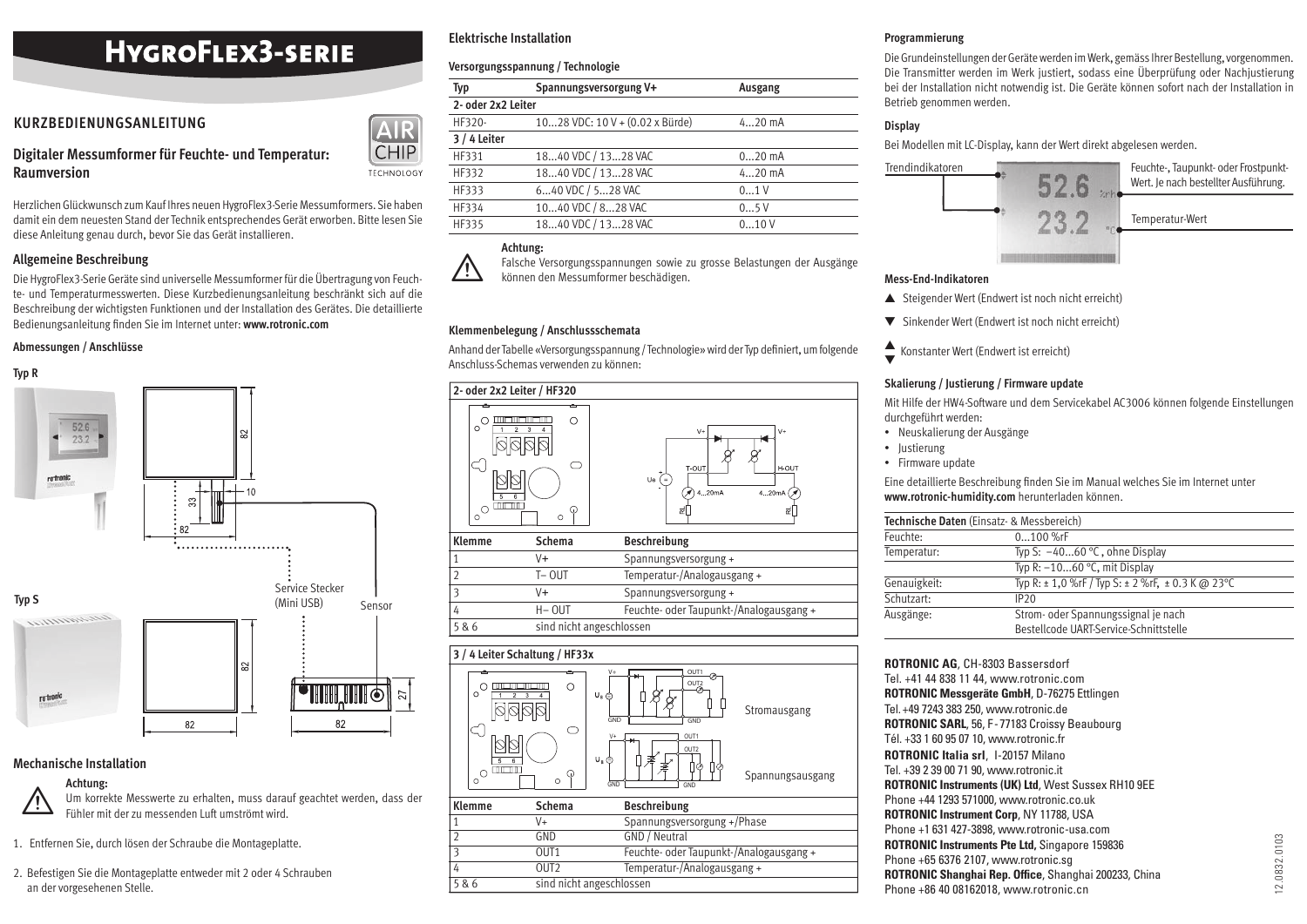# **HYGROFLEX3-SERIES**

# **SHORT INSTRUCTION MANUAL**

# **Wall Version**

#### **General description**

The HygroFlex3-series devices are universal transmitters for transmission of humidity and temperature measurements. These short instructions are limited to a description of the main functions and installation of the device. The detailed instruction manual can be found on the internet at: **www.rotronic.com**

#### **Dimensions / Connections**





## **Mechanical installation**

# $\triangle$ **Caution:**

In order to get correct measurement values, the sensor must be instaled in a way that the air flows around the sensor.

- 1. Remove the montage plate by drilling out the screws.
- 2. Mount the mounting plate to the wall by using 2 or 4 screws.

# **Electrical installation**

### **Supply voltage / Technology**

|                                                                                                                                                                             |             | Type           | Supply voltage V+                     | Output   | installation. The |
|-----------------------------------------------------------------------------------------------------------------------------------------------------------------------------|-------------|----------------|---------------------------------------|----------|-------------------|
|                                                                                                                                                                             |             | 2- or 2x2-wire |                                       |          |                   |
| <b>SHORT INSTRUCTION MANUAL</b>                                                                                                                                             |             | HF320-         | 1028 VDC: 10 V + $(0.02 \times$ load) | $420$ mA | <b>Display</b>    |
|                                                                                                                                                                             | <b>AIR</b>  | $3/4$ -wire    |                                       |          | In models with L  |
| Digital transmitter for humidity & temperature:                                                                                                                             | <b>CHIP</b> | HF331          | 1840 VDC / 1328 VAC                   | $020$ mA |                   |
| <b>Wall Version</b>                                                                                                                                                         | TECHNOLOGY  | HF332          | 1840 VDC / 1328 VAC                   | $420$ mA | Trend indicators  |
|                                                                                                                                                                             |             | HF333          | 640 VDC / 528 VAC                     | 01V      |                   |
| Congratulations on your purchase of the new state-of-the-art HygroFlex3-series transmitter.<br>Please read these short instructions carefully before installing the device. |             | HF334          | 1040 VDC / 828 VAC                    | 05V      |                   |
|                                                                                                                                                                             |             | HF335          | 1840 VDC / 1328 VAC                   | 010V     |                   |

# **Caution:**

 $\sqrt{N}$ Wrong supply voltages and excessively high loading of the outputs can damage the transmitter.

### **Terminal configuration / Connection diagrams**

The type is defined using the table «Supply voltage / Technology» to then use the following connection diagrams:



|       |               | Jupply voltage.                         |
|-------|---------------|-----------------------------------------|
|       | H-OUT         | Analogue humidity or dew point output + |
| 5 & 6 | Not connected |                                         |



## **Programming**

The basic settings of the devices are made in the factory according to your order. The transmitters are adjusted in the factory and therefore do not need to be checked and readjusted during installation. The devices can be started immediately after installation.

# **Display**

In models with LC display the value can be read directly.



#### **Measurement-End-Indicators**

- $\triangle$  Increasing value (End value is not reached yet)
- ▼ Decreasing value (End value is not reached yet)
- ▲ ▼ Constant value (End value is reached)

## **Scaling / Adjustment / Firmware update**

The following settings can be made with the help of the HW4 software and either the service cable AC3006 or AC3009:

- new scaling of the outputs
- adjustment
- firmware update

You can find a detailed description in the manual that you can download from our web site at: **www.rotronic-humidity.com**

|              | Technical data (operation & measurement)                         |
|--------------|------------------------------------------------------------------|
| Humidity:    | 0100 %rh                                                         |
| Temperature: | Type S: $-4060$ °C, without display                              |
|              | Type R: $-1060$ °C, with display                                 |
| Accuracy:    | Type R: $\pm$ 1,0 %rh / Type S: $\pm$ 2 %rh, $\pm$ 0.3 K @ 23 °C |
| Protection:  | IP20                                                             |
| Outputs:     | Current or voltage signals depending on order code,              |
|              | UART service interface                                           |

| Tel. +41 44 838 11 44, www.rotronic.com<br><b>ROTRONIC Messgeräte GmbH, D-76275 Ettlingen</b><br>Tel. +49 7243 383 250, www.rotronic.de<br>ROTRONIC SARL, 56, F-77183 Croissy Beaubourg<br>Tél. +33 1 60 95 07 10, www.rotronic.fr<br><b>ROTRONIC Italia srl. 1-20157 Milano</b><br>Tel. +39 2 39 00 71 90, www.rotronic.it<br><b>ROTRONIC Instruments (UK) Ltd, West Sussex RH10 9EE</b><br>Phone +44 1293 571000, www.rotronic.co.uk<br>ROTRONIC Instrument Corp, NY 11788, USA<br>Phone +1 631 427-3898, www.rotronic-usa.com |
|----------------------------------------------------------------------------------------------------------------------------------------------------------------------------------------------------------------------------------------------------------------------------------------------------------------------------------------------------------------------------------------------------------------------------------------------------------------------------------------------------------------------------------|
|                                                                                                                                                                                                                                                                                                                                                                                                                                                                                                                                  |
|                                                                                                                                                                                                                                                                                                                                                                                                                                                                                                                                  |
|                                                                                                                                                                                                                                                                                                                                                                                                                                                                                                                                  |
|                                                                                                                                                                                                                                                                                                                                                                                                                                                                                                                                  |
|                                                                                                                                                                                                                                                                                                                                                                                                                                                                                                                                  |
|                                                                                                                                                                                                                                                                                                                                                                                                                                                                                                                                  |
|                                                                                                                                                                                                                                                                                                                                                                                                                                                                                                                                  |
|                                                                                                                                                                                                                                                                                                                                                                                                                                                                                                                                  |
|                                                                                                                                                                                                                                                                                                                                                                                                                                                                                                                                  |
|                                                                                                                                                                                                                                                                                                                                                                                                                                                                                                                                  |
| <b>ROTRONIC Instruments Pte Ltd, Singapore 159836</b>                                                                                                                                                                                                                                                                                                                                                                                                                                                                            |
| Phone +65 6376 2107, www.rotronic.sq                                                                                                                                                                                                                                                                                                                                                                                                                                                                                             |
| ROTRONIC Shanghai Rep. Office, Shanghai 200233, China                                                                                                                                                                                                                                                                                                                                                                                                                                                                            |
| Phone +86 40 08162018, www.rotronic.cn                                                                                                                                                                                                                                                                                                                                                                                                                                                                                           |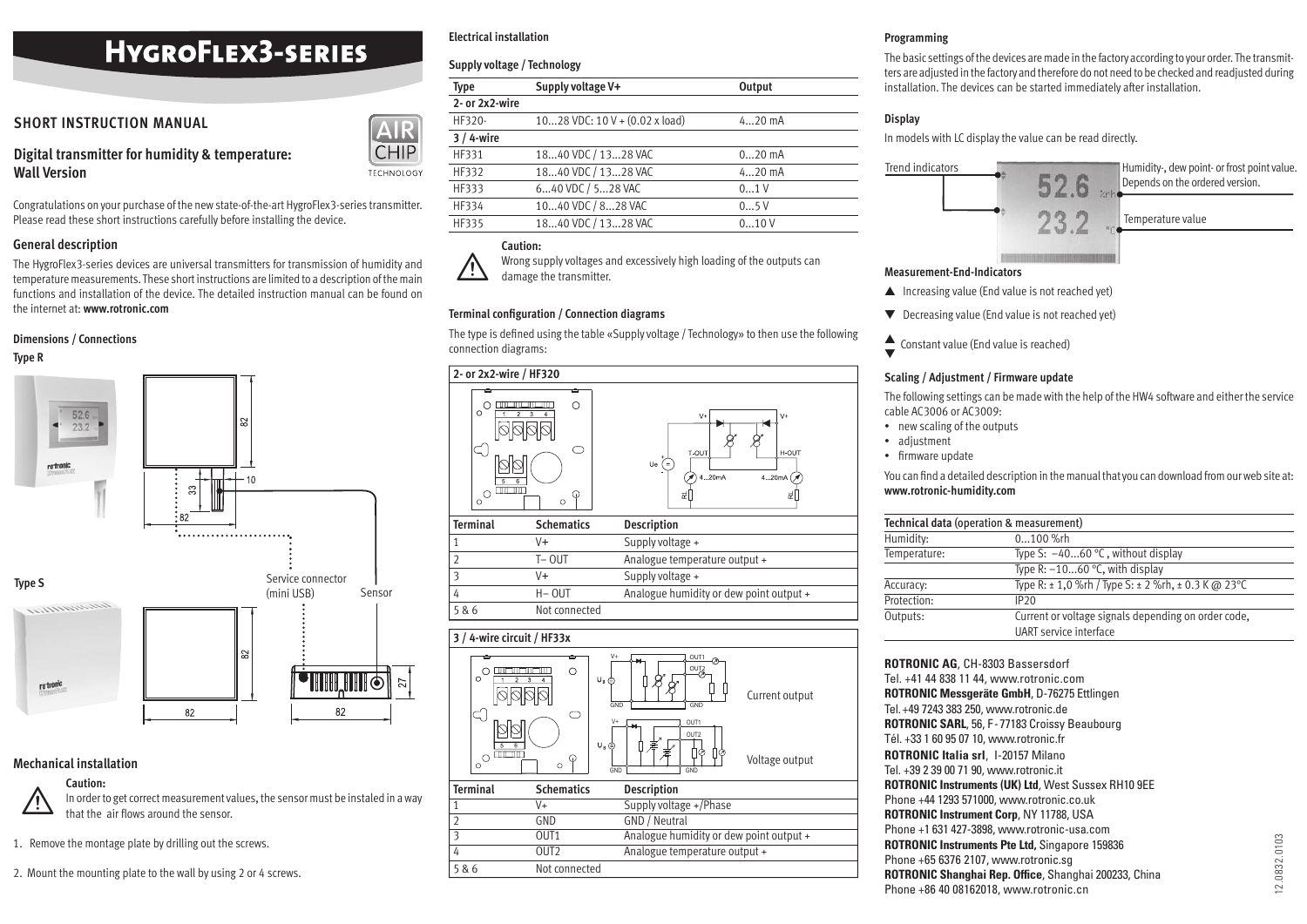# **SÉRIE HYGROFLEX3**

# **MODE D'EMPLOI ABRÉGÉ**

# **Transmetteurs numériques pour l'humidité et la température: Version d'intérieur**

Nous vous félicitons d'avoir choisi le nouveau transmetteur de la série HygroFlex3. Vous avez fait l'acquisition d'un appareil doté de la technologie la plus récente. Nous vous remercions de lire ce mode d'emploi avant d'installer votre transmetteur.

#### **Généralités**

Les appareils de la série HygroFlex3 sont des transmetteurs de mesure universels pour la transmission de valeurs de mesure d'humidité et de température. Ce mode d'emploi abrégé se limite à la description des fonctions essentielles de cet appareil et à son installation. Vous trouverez un mode d'emploi détaillée sur notre site Internet: **www.rotronic.com**

#### **Dimensions / raccordements**

#### **Type R**



#### **Installation mécanique**

#### **Attention:**

 $\triangle$ Pour obtenir des valeurs de mesure correctes, il est impératif que le capteur baigne dans l'air de l'environnement à mesurer.

1. Retirer la platine de montage en enlevant les vis.

2. Fixer la platine de montage avec 2 ou 4 vis à l'endroit désiré.

# **Installation électrique**

### **Tension d'alimentation / technologie**

| Type   | Alimentation en tension V+                 | Sortie   |  |  |  |
|--------|--------------------------------------------|----------|--|--|--|
|        | 2 conducteurs ou 2x2 conducteurs           |          |  |  |  |
| HF320- | 1028 VCC: $10 V + (0.02 x \text{ charge})$ | $420$ mA |  |  |  |
|        | 3 / 4 conducteurs                          |          |  |  |  |
| HF331  | 1840 VCC / 1328 VCA                        | $020$ mA |  |  |  |
| HF332  | 1840 VCC / 1328 VCA                        | $420$ mA |  |  |  |
| HF333  | 640 VCC / 528 VCA                          | 0.1V     |  |  |  |
| HF334  | 1040 VCC / 828 VCA                         | 05V      |  |  |  |
| HF335  | 1840 VCC / 1328 VCA                        | 010V     |  |  |  |

### **Attention:**

 $H$ **TECHNOLOGY** 

> $\bigwedge$ Des tensions d'alimentation erronées ainsi que des sollicitations trop fortes des sorties peuvent endommager le transmetteur de mesure.

#### **Affectation des bornes / schémas de raccordement**

Le tableau de tension d'alimentation / technologie sert à définir le type d'appareil pour pouvoir utiliser les schémas de raccordement suivants:



|       | $V +$                 | Alimentation en tension +                      |
|-------|-----------------------|------------------------------------------------|
|       | $T - 0U$              | Sortie analogique de température +             |
| 3     | V+                    | Alimentation en tension +                      |
| 4     | H- OUT                | Sortie analogique humidité ou point de rosée + |
| 5 & 6 | ne sont pas raccordés |                                                |

#### **Branchement 3 / 4 conducteurs / HF33x**



#### **Programmation**

Les réglages de base des appareils sont effectués dans l'usine conformément à votre commande. Les transmetteurs de mesure sont ajustés en usine. De ce fait, une vérification ou réajustement de l'installation n'est pas nécessaire. Les appareils peuvent être mis en service immédiatement après l'installation.

## **Affi chage**

Les valeurs sont directement lisibles sur les modèles avec affichage LC.



#### **Indicateurs de fin de mesure**

- ▲ Valeur croissante (la valeur définitive n'est pas encore atteinte)
- ▼ Valeur décroissante (la valeur défi nitive n'est pas encore atteinte)
- ▲  $\blacktriangleright$  Valeur constante (la valeur définitive est atteinte)

#### Changement d'échelle / ajustage / mise à jour du firmware

Le logiciel HW4 et le câble de service AC3006 permettent d'effectuer les réglages suivants:

- Changement d'échelle des sorties
- Ajustage
- Mise à jour du firmware

Vous trouverez une description détaillée dans le manuel que vous pouvez télécharger sous **www.rotronic-humidity.com** 

| Caractéristiques techniques (gammes d'utilisation et de mesure) |                                                                                        |  |  |  |
|-----------------------------------------------------------------|----------------------------------------------------------------------------------------|--|--|--|
| Humidité:                                                       | 0100 %HR                                                                               |  |  |  |
| Température:                                                    | Type S: $-4060$ °C, sans affichage                                                     |  |  |  |
|                                                                 | Type R: $-1060$ °C, avec affichage                                                     |  |  |  |
| Précision:                                                      | Type R: $\pm$ 1,0 %HR / Type S: $\pm$ 2 %HR, $\pm$ 0,3 K @ 23 °C                       |  |  |  |
| Type de protection:                                             | IP20                                                                                   |  |  |  |
| Sorties:                                                        | Signal de courant ou de tension selon le code de commande<br>Interface de service UART |  |  |  |

**ROTRONIC AG**, CH-8303 Bassersdorf Tel. +41 44 838 11 44, www.rotronic.com **ROTRONIC Messgeräte GmbH**, D-76275 Ettlingen Tel. +49 7243 383 250, www.rotronic.de **ROTRONIC SARL**, 56, F - 77183 Croissy Beaubourg Tél. +33 1 60 95 07 10, www.rotronic.fr **ROTRONIC Italia srl**, 1-20157 Milano Tel. +39 2 39 00 71 90, www.rotronic.it **ROTRONIC Instruments (UK) Ltd**, West Sussex RH10 9EE Phone +44 1293 571000, www.rotronic.co.uk **ROTRONIC Instrument Corp**, NY 11788, USA Phone +1 631 427-3898, www.rotronic-usa.com **ROTRONIC Instruments Pte Ltd,** Singapore 159836 Phone +65 6376 2107, www.rotronic.sg **ROTRONIC Shanghai Rep. Office, Shanghai 200233, China** Phone +86 40 08162018, www.rotronic.cn